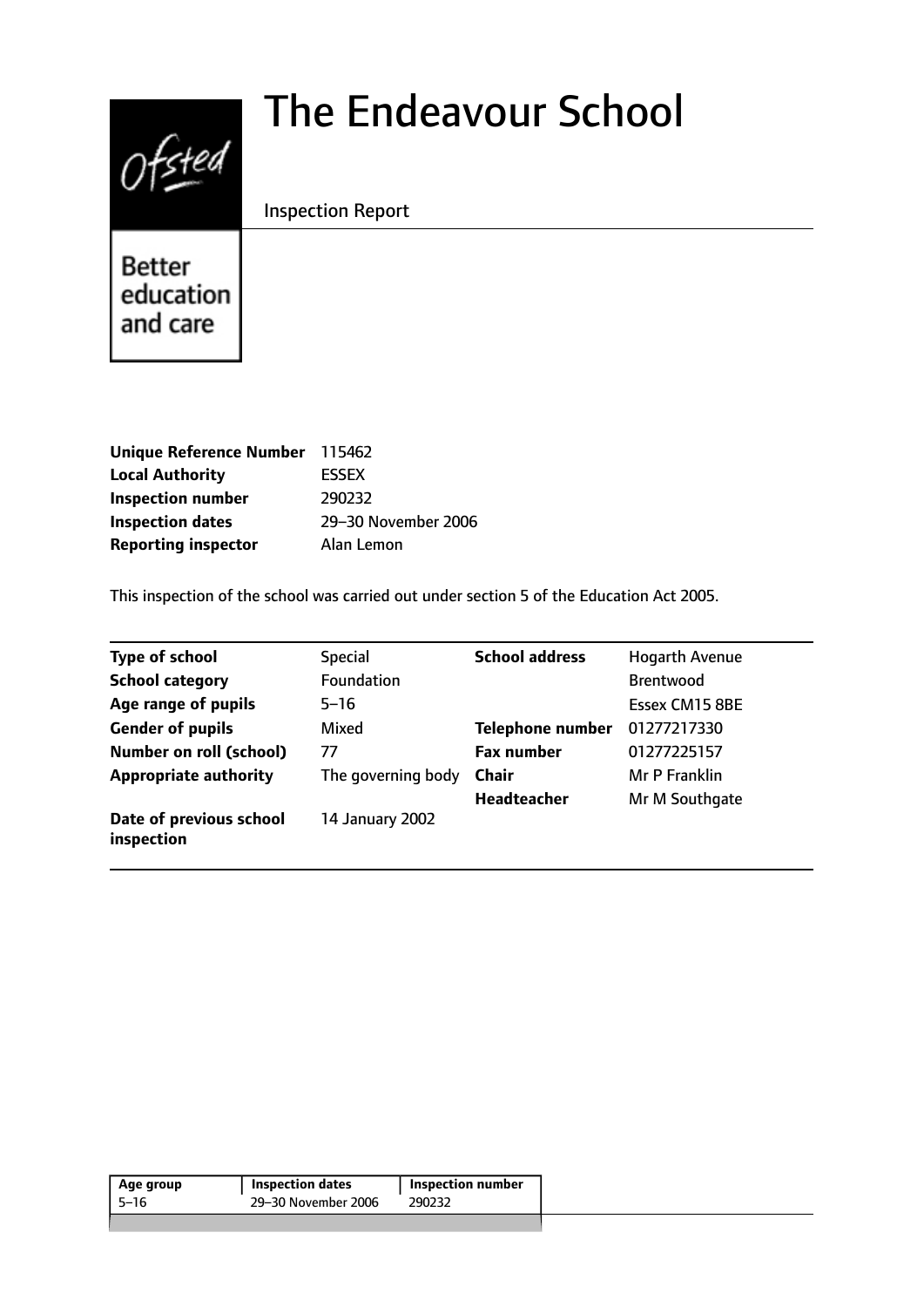© Crown copyright 2006

Website: www.ofsted.gov.uk

This document may be reproduced in whole or in part for non-commercial educational purposes, provided that the information quoted is reproduced without adaptation and the source and date of publication are stated.

Further copies of this report are obtainable from the school. Under the Education Act 2005, the school must provide a copy of this report free of charge to certain categories of people. A charge not exceeding the full cost of reproduction may be made for any other copies supplied.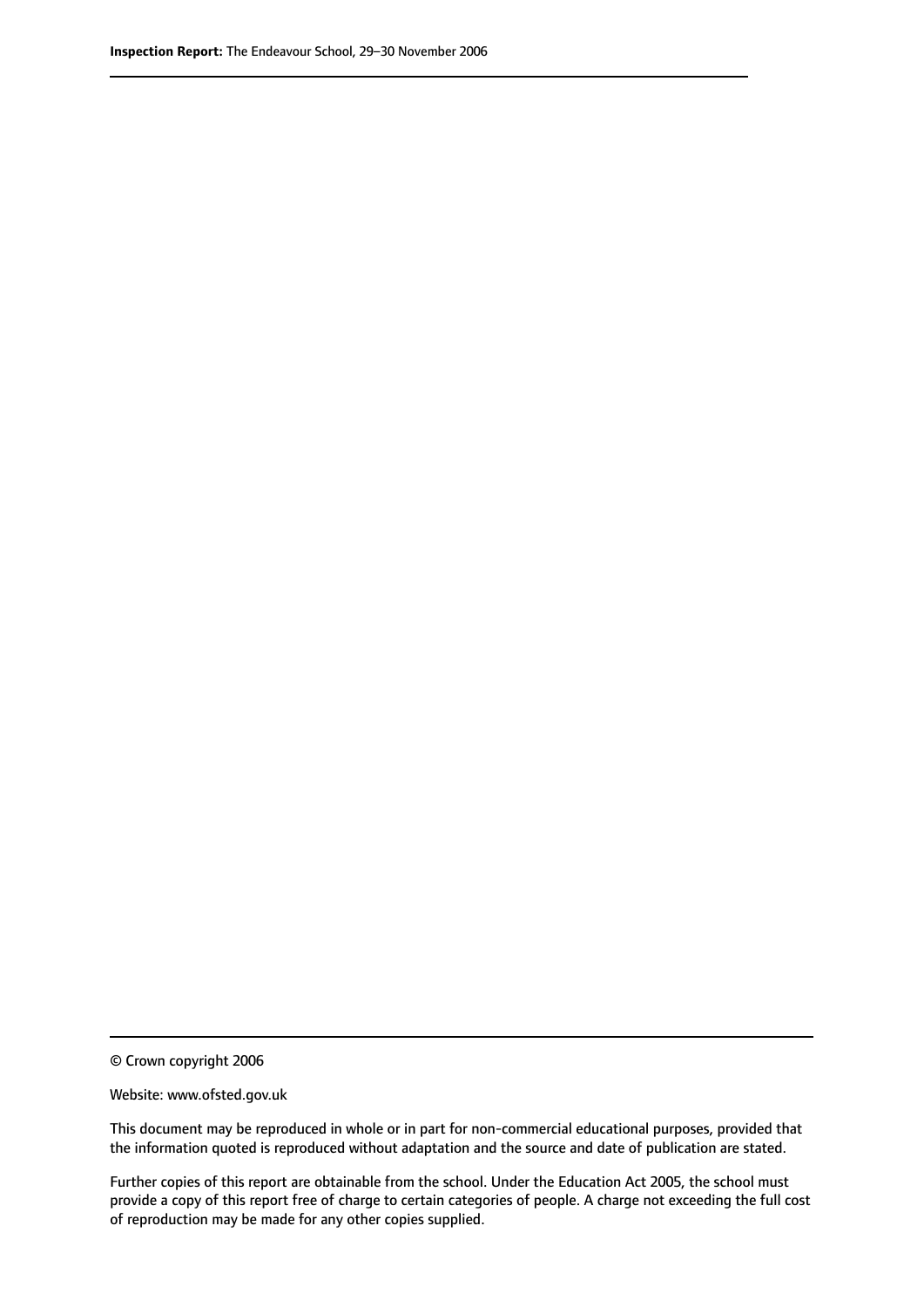# **Introduction**

The inspection was carried out by two Additional Inspectors.

### **Description of the school**

Most pupils have moderate learning difficulties. There is also a small group who have severe learning difficulties. Many pupils have additional learning difficulties or disabilities including autism, emotional and behavioural difficulties, problems with speech and communication and physical disabilities. A few pupils, whose learning difficulties are more complex than most occasionally display challenging behaviour. The nature of the pupils' difficulties means they are working well below national expectations. Just under half live in the vicinity of the school and some come from the neighbouring local authorities of Thurrock and Havering. Many travel long distances to school each day. Almost all pupils are of White British background and most are in Key Stages 3 and 4. There is barely any movement of pupils into or out of school other than at the usual times. There is minimal turnover of staff.

#### **Key for inspection grades**

| Grade 1 | Outstanding  |
|---------|--------------|
| Grade 2 | Good         |
| Grade 3 | Satisfactory |
| Grade 4 | Inadequate   |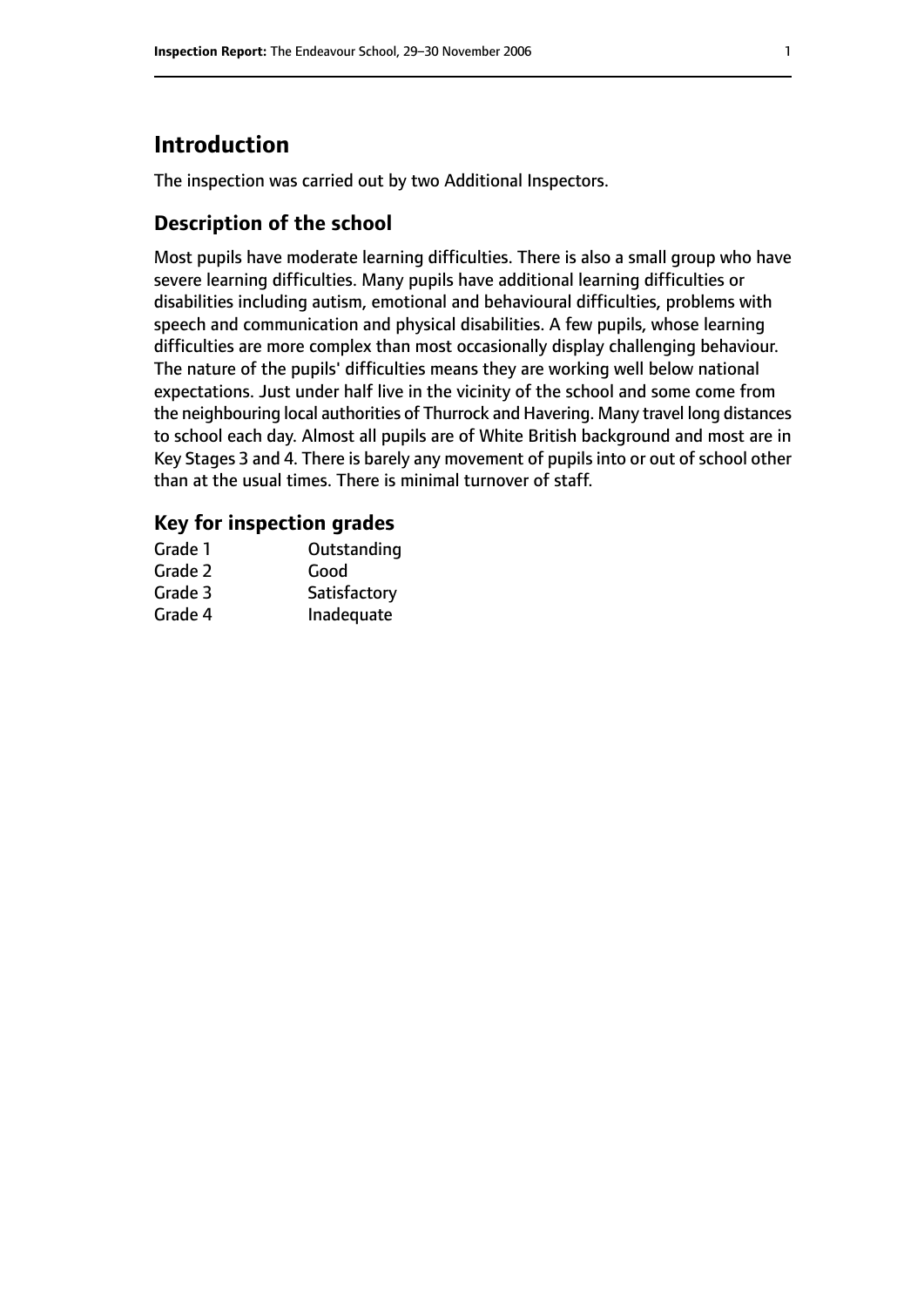## **Overall effectiveness of the school**

#### **Grade: 2**

The school provides all its pupils with an effective education and its value for money is good. Parents express positive views and praise the school for the considerable progress they see their children making in their studies and personal development. One parent regards it as: 'a fantastic school run by fantastic people'. Leadership and management are good. Staff share a common sense of purpose and, working effectively as a team, they bring about continual improvements in the quality of education. Good progress has been made in tackling several significant weaknesses identified in a local authority review, carried out in 2005.

Teaching and learning have improved and are now good. This is the result of teachers observing each other and evaluating lessons to gauge how much teaching contributes to pupils' progress. The school has developed a systematic means of tracking pupils' progress which also highlights where teaching and learning is effective or not. As a result, considerable efforts have been invested in sharpening the focus of lesson planning, developing variety in the ways pupils learn and in accurately assessing their learning. While this has succeeded in many lessons, good practice is not embedded in all lessons to the same degree. Nevertheless, pupils identify the quality of teaching as one of the strong features of the school they most appreciate. They learn effectively, make good progress and achieve well, particularly in the outstanding ways they are prepared for leaving school.

Pupils' personal development is exceptional and this adds to their capacity for managing the demands of future life. Throughout the school pupils' self-sufficiency and independence is nurtured very effectively. They learn very well how to care for themselves and each other. This is given particular emphasis in the curriculum through the strong provision made in personal, social and health education as well as citizenship. There is close attention to teaching pupils about their personal safety and the benefits of healthy lifestyles. Their response is exceptional in shaping their attitudes and behaviour accordingly. The range of work and additional activities provided by the curriculum is good and ensures pupils derive the maximum enjoyment for school.

The care, guidance and support of pupils are good. The school takes outstanding care of pupils and the good support and guidance they are given improves their work and progress. Relationships between pupils and staff are excellent, which encourages the good behaviour of most. The challenging behaviour of the few pupils with more complex learning difficulties very occasionally disrupts learning.

At present the vision of a wider role for the school is limited because partnerships with other schools, while satisfactory, are only partly developed. It offers a small 'outreach service' giving support to local schools in dealing with learning difficulties. While it is keen to develop further models of good practice it is not sharing knowledge and understanding sufficiently in its partnerships with other special schools.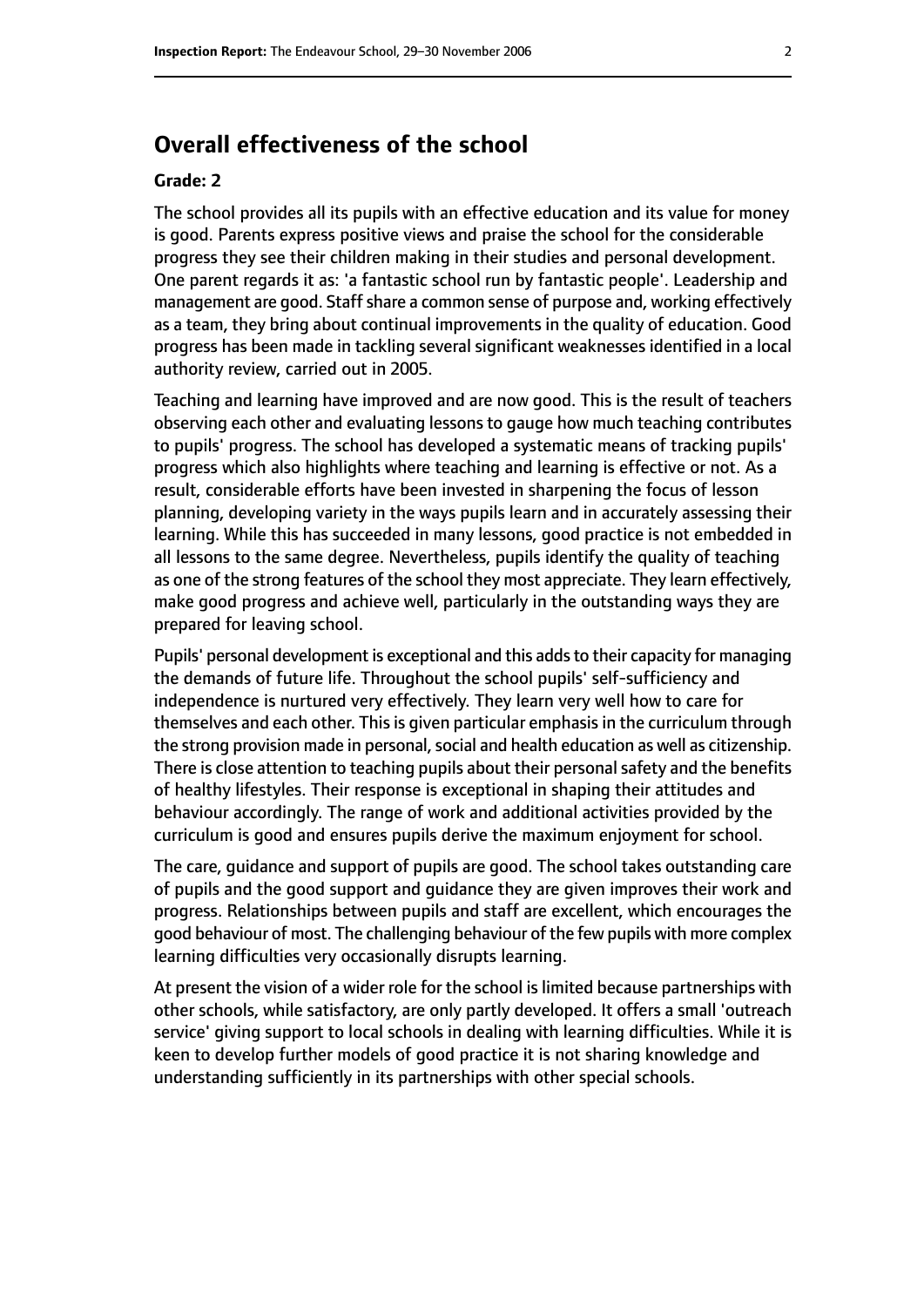#### **What the school should do to improve further**

- - Improve teaching and learning by sharing models of good planning and practice that show clear learning outcomes for pupils and promote the use of successful approaches to learning.
- - Strengthen partnerships with other special schools to share good practice.

# **Achievement and standards**

#### **Grade: 2**

Pupils throughout the school achieve well with no significant variation in relation to pupils with different learning difficulties or disabilities. Pupils, whatever their needs, are effectively included in all the school offers and this supports them making good progress. The school is increasingly accurate in analysing information on pupils' performance and this confirms they are achieving well. This is matched by the good rate of pupils' progress in lessons and from what can be seen in their workbooks. Examination results in Key Stage 4 are good. Pupils on average gain around 5 Entry Level Certificates and the majority of entrants achieve at the higher levels. Assessment shows that pupils' targets in English, mathematics and science were met and often exceeded. It is not clear whether targets have always been challenging enough. However, as the school now has sufficient information on the trend in each pupil's performance and the levels they are attaining in each subject it is increasingly able to determine sufficiently challenging targets.

## **Personal development and well-being**

#### **Grade: 1**

Pupils' personal development and well-being is outstanding. Attendance is good and pupils enjoy school thoroughly. They thrive on the active part they play in the life of the school. Pupils take the many responsibilities they are given in school very seriously and make a good contribution through the school council and by helping each other. The youngest pupils are encouraged very effectively and learn well to be self-motivated and independent. By the time they are ready to leave school, pupils are thoroughly equipped with self-confidence, excellent attitudes, good key skills and understanding of the world and work. Pupils make excellent progress in their moral and social development and good progress in their spiritual and cultural development. Relationships are excellent and most pupils behave exceptionally well. Pupils' health and safety is given high priority and, as a result, they have an excellent understanding of staying safe and have really taken on-board the importance of living healthily.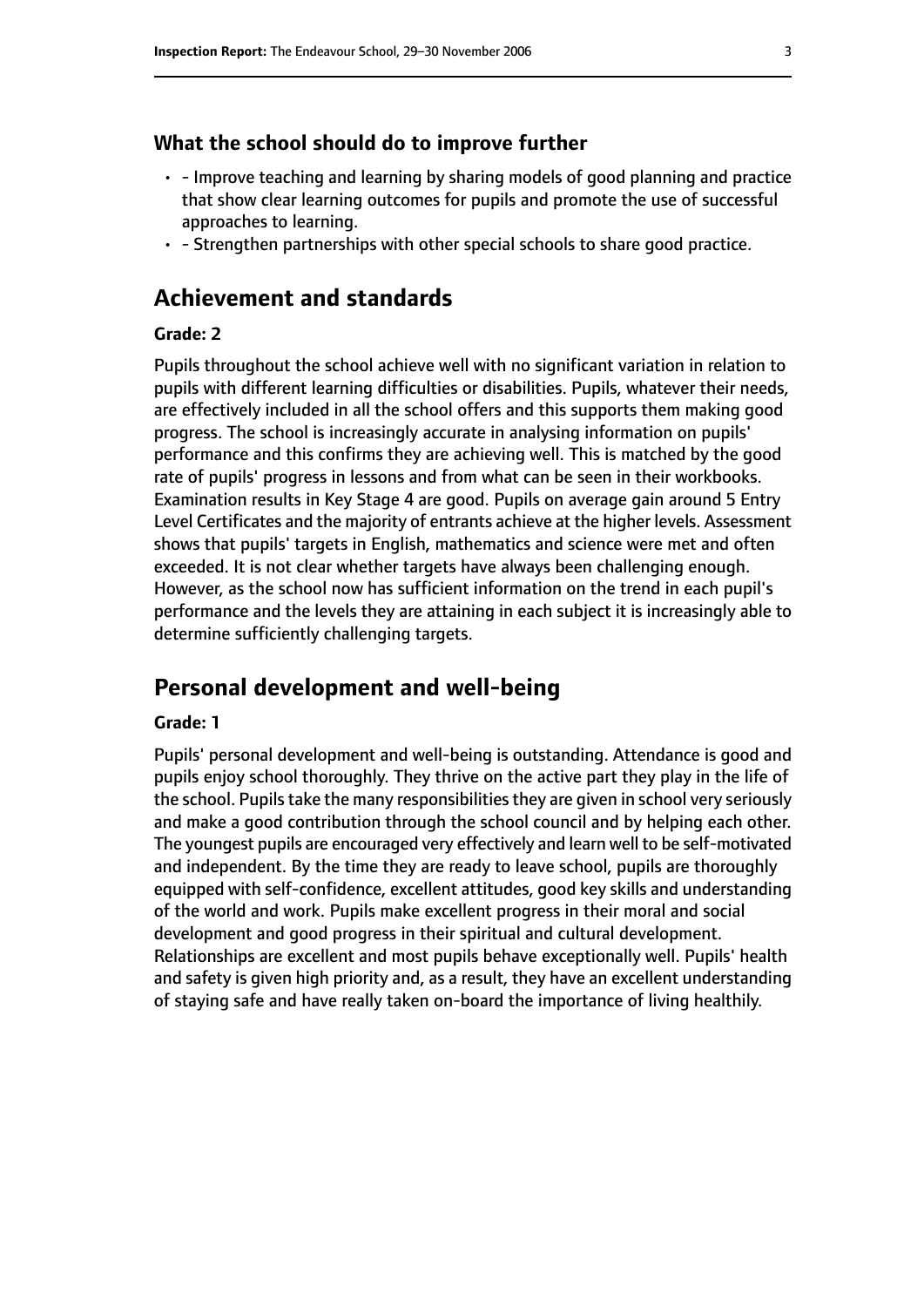# **Quality of provision**

#### **Teaching and learning**

#### **Grade: 2**

Teaching and learning are good. The good rapport between adults and pupils create the conditions encouraging pupils to cooperate and engage effectively in learning. They are supported effectively and thoroughly enjoy their lessons as a result. Most lessons are planned well and focus effectively on developing learning skills that equip pupils well for the future. Work and activities provide good opportunities for pupils to learn new vocabulary and improve their communication skills. Numeracy and computer skills are also well promoted. Pupils' independence and their ability to work collaboratively are developed successfully. Work provides pupils with interesting and good challenges, which they confidently tackle on their own and with each other. As teachers' command of subjects is good, their questioning often makes pupils think hard and give answers that are precise and accurate. However, a few lessons are not planned as thoroughly as most. Here, learning objectives are not expressed so clearly, the assessment of learning does not have its usual thoroughness and the focus on what pupils should learn is not as sharp.

#### **Curriculum and other activities**

#### **Grade: 2**

The quality of the curriculum and other activities is good. All pupils have access to a range of interesting work and activities which would be improved with the opportunity to study a modern foreign language. Pupils enjoy the curriculum and it encourages their good attendance, behaviour and achievement. There is good development of key skills in communication, literacy, numeracy and information and communication technology across the curriculum. The programmes for personal, social and health education including citizenship are well developed and make meaningful contributions to pupils' personal development. Vocational education opportunities effectively support pupils' transition to further education and employment.

A good range of sporting, musical and other activities enrich the curriculum. Pupils regularly take part in sporting and other activities which successfully promote a healthy lifestyle, team work and decision-making. The school makes good efforts to provide a variety of lunchtime clubs and activities which make up for some limitations in providing for pupils who live long distances from school.

#### **Care, guidance and support**

#### **Grade: 2**

Procedures for child protection and the health and safety of pupils are in place and the school is complying with the new government guidelines on safeguarding pupils. The care and pastoral support for pupils is excellent. Teachers and support staff know their pupils very well, and are extremely effective in promoting good behaviour and in creating an atmosphere in which pupils learn to care for, and respect, one another.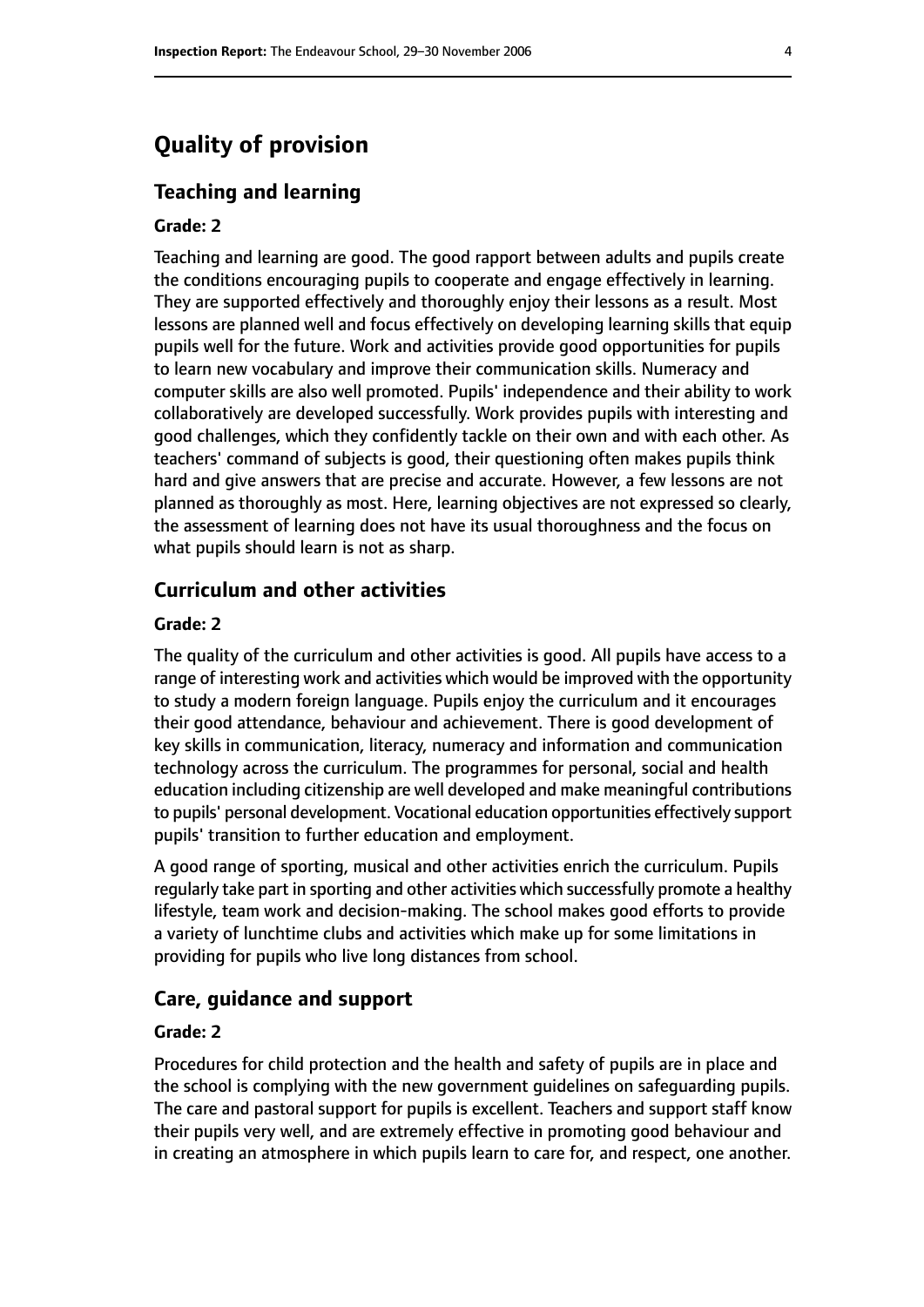Pupils are confident that staff deal promptly and effectively with any incidents of bullying. Pupils are successfully encouraged to be independent and to make their own decisions. The support and guidance to help pupils see the progress they are making and for improving their work is good. The school makes good use of assessment and its analysis of progress in this respect.

While the management of behaviour for the great majority of pupils is good, risk assessments and behaviour plans need further reinforcement to fully support the few pupils who occasionally display very challenging behaviour. The advice of support agencies has been too limited to help in devising strategies for meeting these pupils' needs.

## **Leadership and management**

#### **Grade: 2**

Leadership and management are good. Responsibilities are shared effectively throughout the school as a result of recent restructuring of leadership roles. This has helped sharpen the focus on improving pupils' learning and raising achievement. The staff are a well motivated team working with a clear sense of purpose and the school is supported effectively by governors. The school has made good progress since July 2005 when a local authority review highlighted significant weaknesses in the school's effectiveness, particularly in teaching. This led to a thorough teaching and learning policy being written and implemented, strengthening lessons. Good approaches to planning lessons and assessing learning are now being embedded. Learning is more effective as a result. Pupils point out that teaching is something they see as strong and beneficial to them. While there is more to be done to refine teaching and make it fully consistent with policy, the systems for monitoring and evaluating the school's work are effective in pinpointing where improvement is needed. Priorities in the school's current improvement plan set a clear direction and demonstrate the school's good capacity to make further improvement. The partnership with other schools exists through a small amount of support given to helping them with pupils who have learning difficulties. While links have been made with other special schools, these are not as active as they could be in developing and sharing good practice.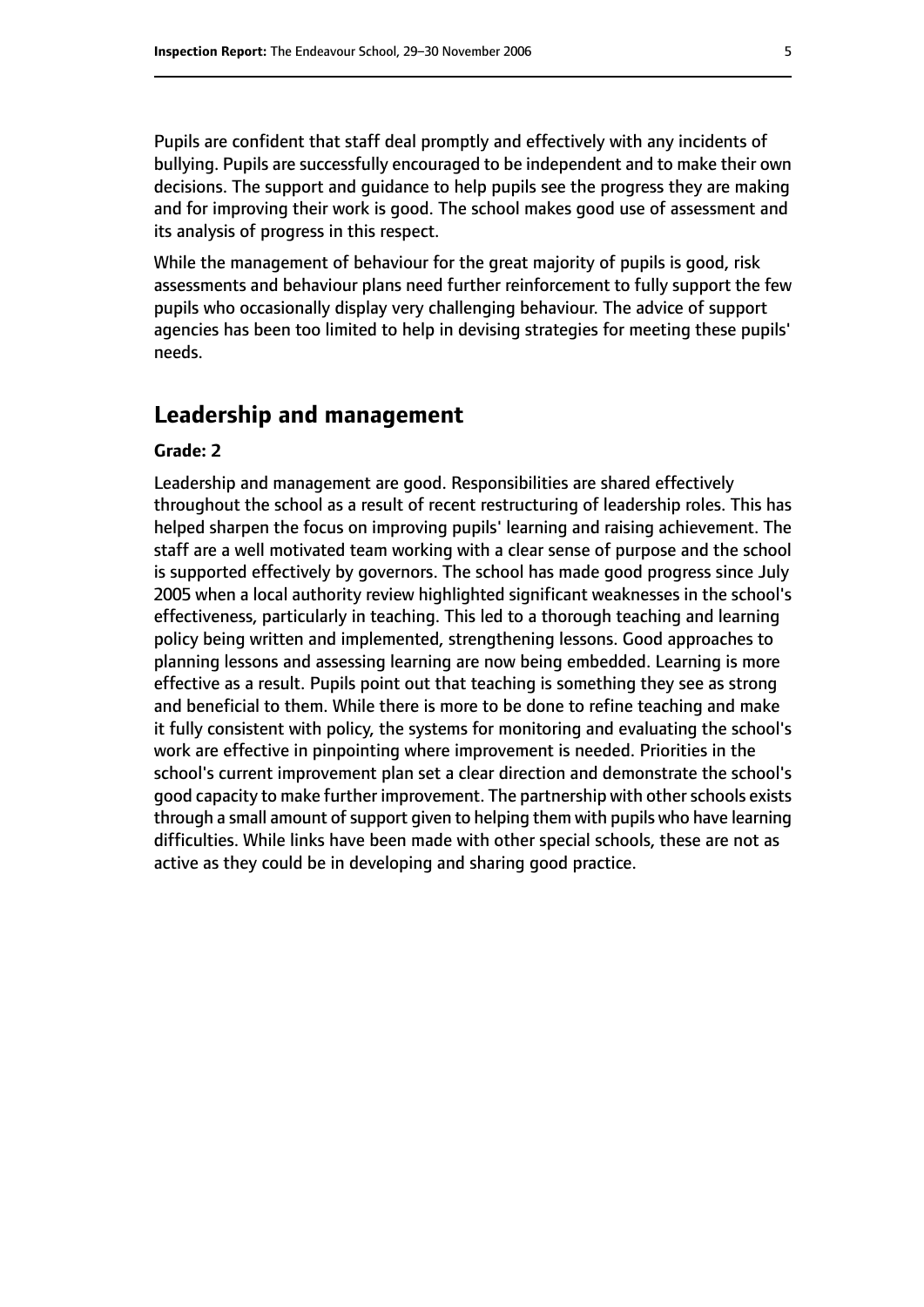**Any complaints about the inspection or the report should be made following the procedures set out inthe guidance 'Complaints about school inspection', whichis available from Ofsted's website: www.ofsted.gov.uk.**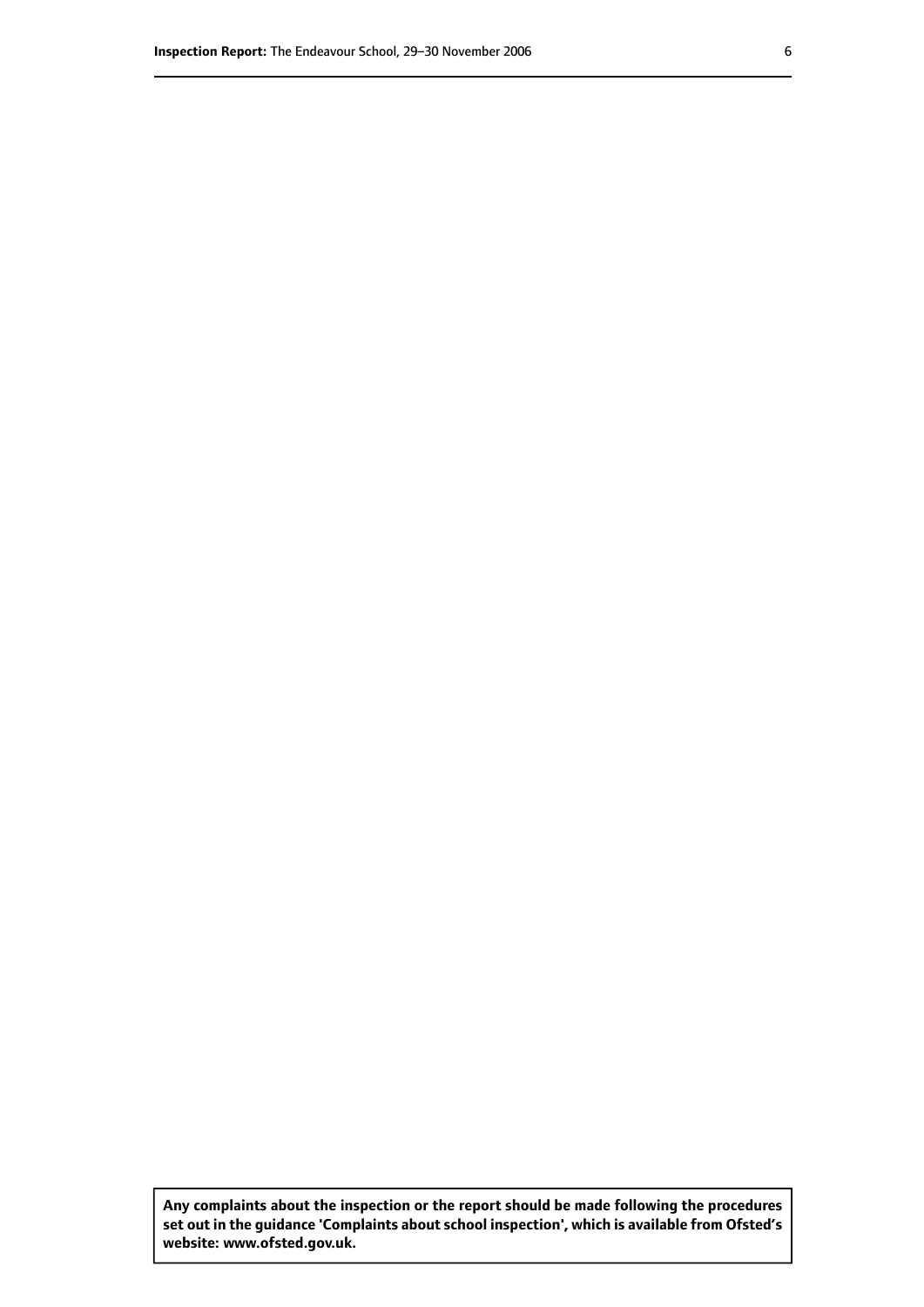# **Inspection judgements**

| $^{\circ}$ Key to judgements: grade 1 is outstanding, grade 2 good, grade 3 satisfactory, and grade 4 $^{\circ}$ | School         |
|------------------------------------------------------------------------------------------------------------------|----------------|
| inadequate                                                                                                       | <b>Overall</b> |

# **Overall effectiveness**

| How effective, efficient and inclusive is the provision of education, integrated<br>care and any extended services in meeting the needs of learners? |     |
|------------------------------------------------------------------------------------------------------------------------------------------------------|-----|
| How well does the school work in partnership with others to promote learners'<br>well-being?                                                         |     |
| The effectiveness of the school's self-evaluation                                                                                                    |     |
| The capacity to make any necessary improvements                                                                                                      |     |
| Effective steps have been taken to promote improvement since the last<br>inspection                                                                  | Yes |

## **Achievement and standards**

| How well do learners achieve?                                                                               |  |
|-------------------------------------------------------------------------------------------------------------|--|
| The standards <sup>1</sup> reached by learners                                                              |  |
| How well learners make progress, taking account of any significant variations between<br>groups of learners |  |
| How well learners with learning difficulties and disabilities make progress                                 |  |

## **Personal development and well-being**

| How good is the overall personal development and well-being of the<br>learners?                                  |  |
|------------------------------------------------------------------------------------------------------------------|--|
| The extent of learners' spiritual, moral, social and cultural development                                        |  |
| The behaviour of learners                                                                                        |  |
| The attendance of learners                                                                                       |  |
| How well learners enjoy their education                                                                          |  |
| The extent to which learners adopt safe practices                                                                |  |
| The extent to which learners adopt healthy lifestyles                                                            |  |
| The extent to which learners make a positive contribution to the community                                       |  |
| How well learners develop workplace and other skills that will contribute to<br>their future economic well-being |  |

# **The quality of provision**

| $\mid$ How effective are teaching and learning in meeting the full range of the $\mid$<br>learners' needs? |  |
|------------------------------------------------------------------------------------------------------------|--|
| How well do the curriculum and other activities meet the range of needs<br>and interests of learners?      |  |
| How well are learners cared for, guided and supported?                                                     |  |

 $^1$  Grade 1 - Exceptionally and consistently high; Grade 2 - Generally above average with none significantly below average; Grade 3 - Broadly average to below average; Grade 4 - Exceptionally low.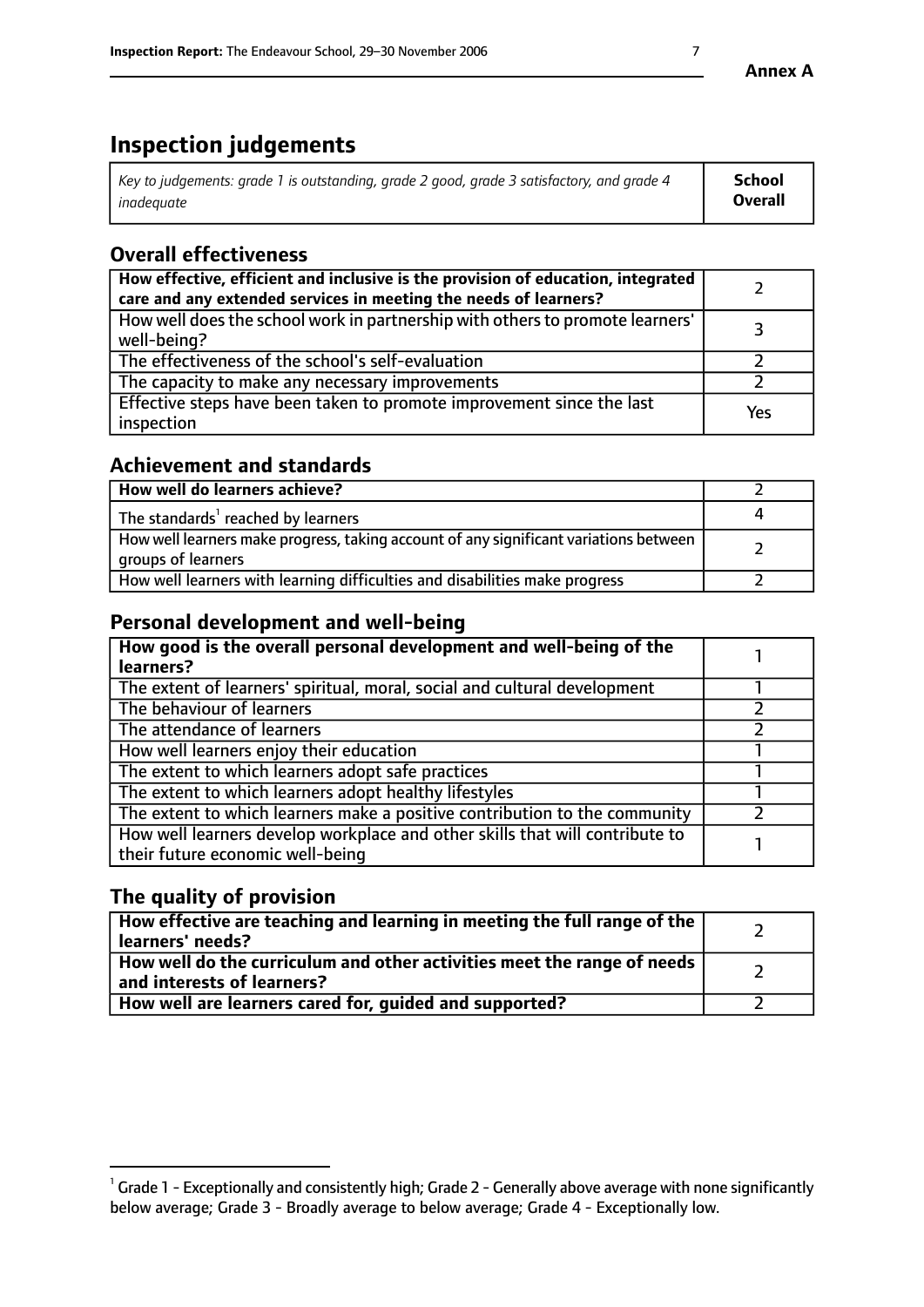# **Leadership and management**

| How effective are leadership and management in raising achievement<br>and supporting all learners?                                              |               |
|-------------------------------------------------------------------------------------------------------------------------------------------------|---------------|
| How effectively leaders and managers at all levels set clear direction leading<br>to improvement and promote high quality of care and education |               |
| How effectively performance is monitored, evaluated and improved to meet<br>challenging targets                                                 | $\mathcal{L}$ |
| How well equality of opportunity is promoted and discrimination tackled so<br>that all learners achieve as well as they can                     |               |
| How effectively and efficiently resources, including staff, are deployed to<br>achieve value for money                                          |               |
| The extent to which governors and other supervisory boards discharge their<br>responsibilities                                                  |               |
| Do procedures for safequarding learners meet current government<br>requirements?                                                                | Yes           |
| Does this school require special measures?                                                                                                      | No            |
| Does this school require a notice to improve?                                                                                                   | <b>No</b>     |